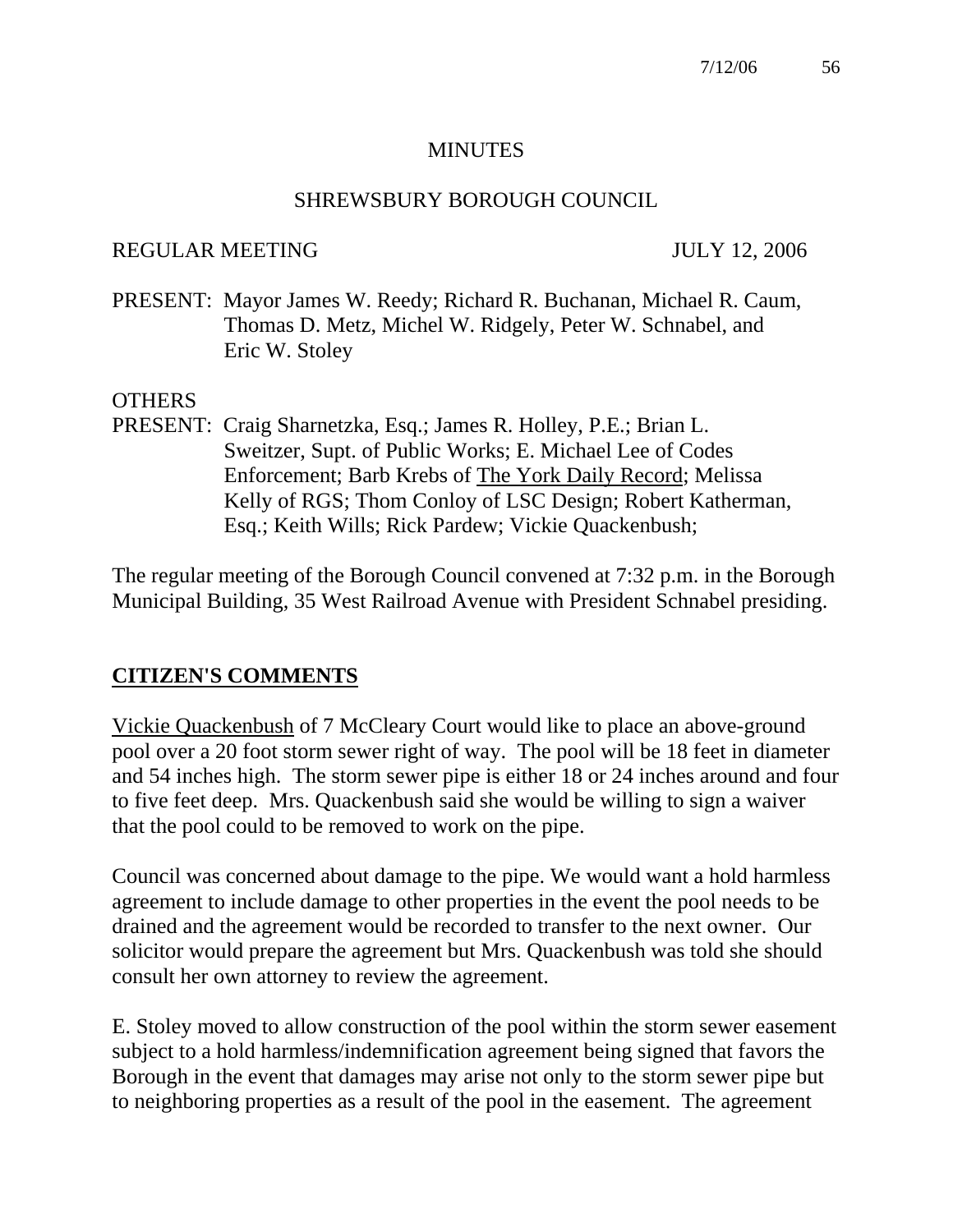should include a waiver of any claim against the Borough for damages that may occur to the pool including our right to remove the pool should we need to access either the storm sewer pipe or the water easement. The agreement should also contain a provision that it will be recorded to run with the property and continue in perpetuity with a current property owner, regardless whether ownership changes and as long as the pool exists within the storm sewer easement. If the pool is removed, the agreement ceases. A fence can be placed around the pool but if the fence interferes with the right to access the easement, it has to be removed. No more than three inches of land surface can be altered with a fence depth of no greater than two feet into the ground. This applies to the pool/fence in the storm sewer easement. Pool dimensions need to be supplied for the agreement. R. Buchanan seconded.

M. Ridgely moved to amend the motion to authorize President Schnabel to execute the agreement when ready.

E. Stoley seconded. The motions carried with all in favor.

Pool construction can proceed after the agreement is signed. It was again suggested the Quackenbushs have their attorney review the agreement.

Keith Wills, of 15 Tree Hollow Drive, asked when the developer will be planting the street trees. Mike Lee stated Ryan Homes dropped off a drawing. Before the trees are planted, the property owners are to be notified.

### Vacancy on Planning Commission

Keith had submitted a letter of interest for the vacancy on the Planning Commission. The ad was in the paper and posted on the website since the last Council meeting.

M. Ridgely moved to appoint Keith Wills to fill the unexpired term of Michael P. Smelgus, 7/15/08.

T. Metz seconded. The motion carried with all in favor.

# **APPROVAL OF MINUTES**

M. Caum moved to approve the minutes of the June 14 meeting. R. Buchanan seconded. The motion carried with T. Metz and M. Ridgely abstaining as they were not at the June 14 meeting.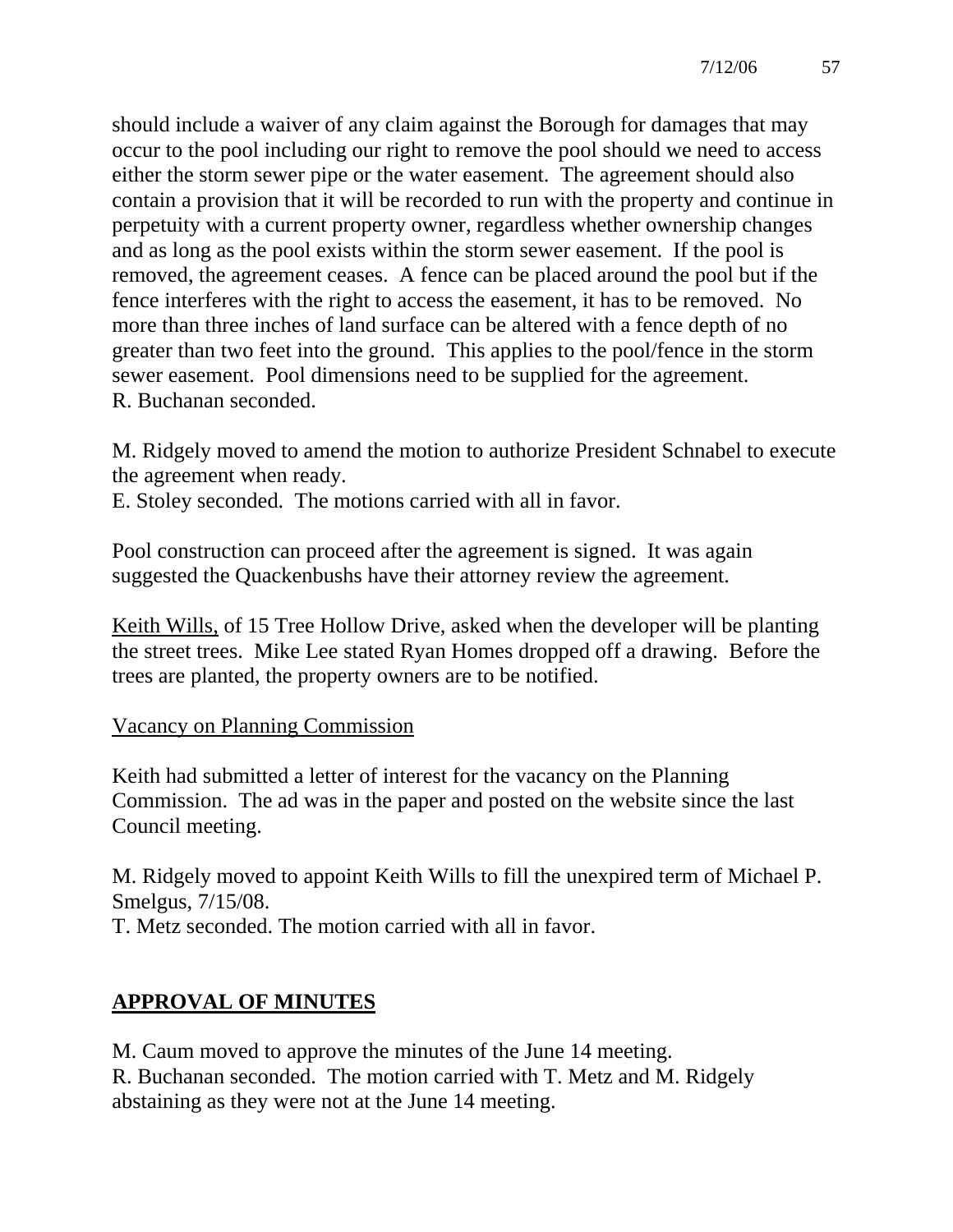# **APPROVAL OF EXPENDITURES AND REPORT OF ACCOUNTS**

M. Ridgely moved to approve the expenditures and report of accounts for May. E. Stoley seconded. The motion carried with all in favor.

# **BILL LIST**

The bill list was presented for June. General account: check numbers 7759 thru 7809; Water account: check numbers 3615 thru 3631; Sewer account: check numbers 3593 thru 3606; Highway Aid account: check number 724.

M. Ridgely moved to approve the bill list for June.

E. Stoley seconded. The motion carried with all in favor.

# **SUBDIVISION AND LAND DEVELOPMENT BUSINESS**

## A & Z Final Land Development Plan # 2006-1 Constitution Avenue

Tom Conley of Land Survey Consultants presented the final plan that now shows one entrance.

E. Stoley moved to approve the waiver to not require sidewalks for the final plan. R. Buchanan seconded. The motion carried with all in favor.

E. Stoley moved to approve the final land development plan subject to obtaining the highway occupancy permit and posting of proper surety. M. Ridgely seconded. The motion carried with all in favor.

### Eitzert Farms Final Subdivision Plan #2006-3

The bond received today has the wrong development name on the cover sheet. Bob Katherman stated the property is settling Friday morning and he asked Council to sign the plan this evening and Eng. Holley to hold the plan for Bob to pick up Thursday and have the plan signed by the Township.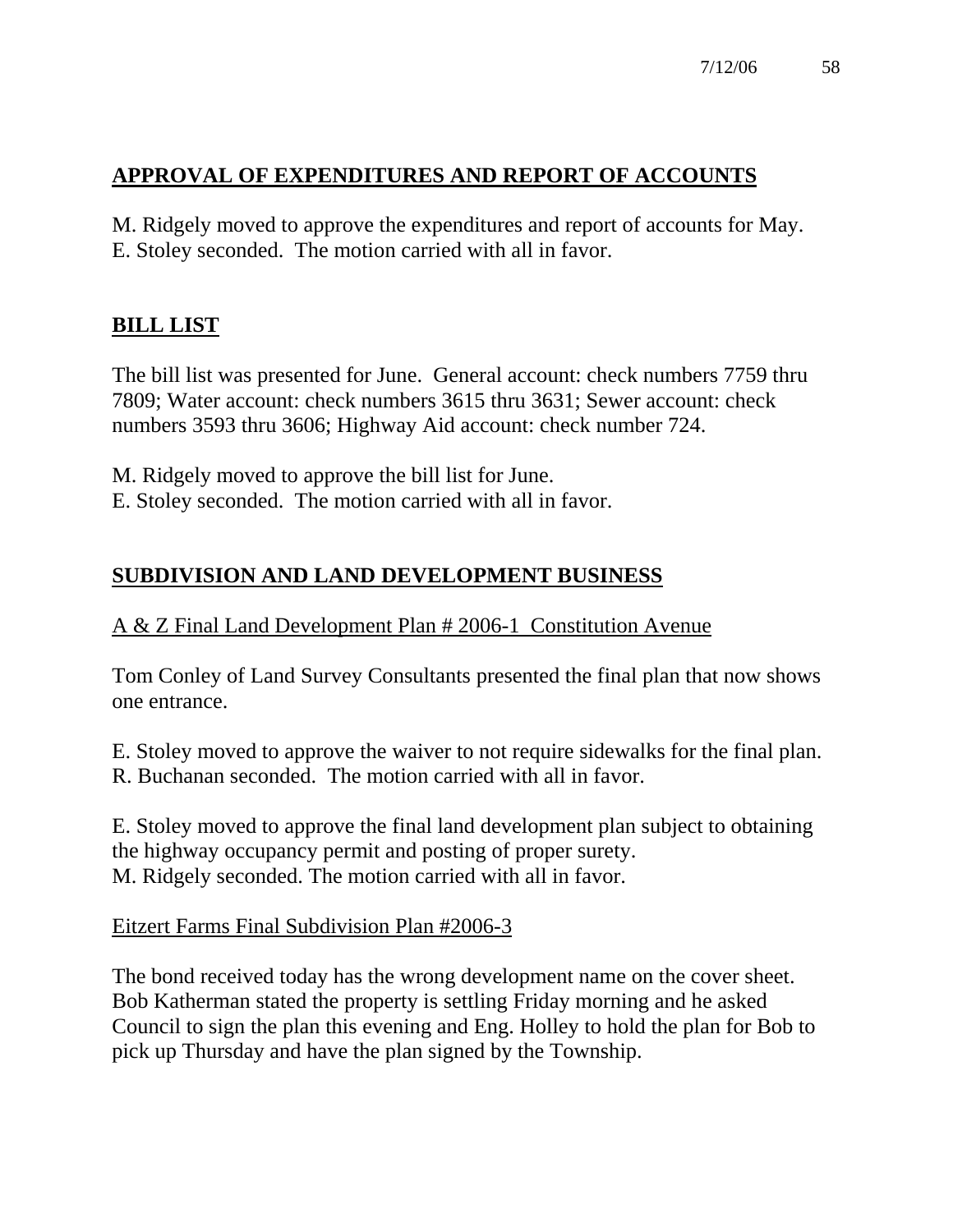E. Stoley moved to approve the final Eitzert Farms subdivision plan subject to the previous waivers approved for the preliminary plan pertaining to sidewalks and section 509 for lots and lot sizes, acceptable bond as approved by Sol. Rehmeyer and Eng. Holley.

R. Buchanan seconded. The motion carried with all in favor with M. Caum abstaining due to a professional conflict.

The home owners documents were previously approved by Sol. Rehmeyer.

# Heathcote Glen Bond Reduction

E. Stoley moved to reduce the bond for Heathcote Glen by an amount of \$119,173.00 leaving a balance of \$527,982.00. R. Buchanan seconded. The motion carried with all in favor.

# **REPORTS**

# **Codes Enforcement** – Michael Lee

### Covington Ridge

The storm water problems are corrected: pipe replaced, grading done at bottom of the hill, an inlet was added, and the majority of the yards were regraded. A couple of residents wanted work done on their yards yet.

### 72 Brook Meadow Circle

The resident asked for another 30 day extension to complete the fence around his pool.

M. Caum moved to approve another 30 day time extension for the fence to be completed.

T. Metz seconded. The motion carried with all in favor.

# 95 East Forrest Avenue Fill Dirt

Dirt has been brought onto the property which looks close to exceeding the six feet height limitation in the back plus the dirt has gone over the silt fences.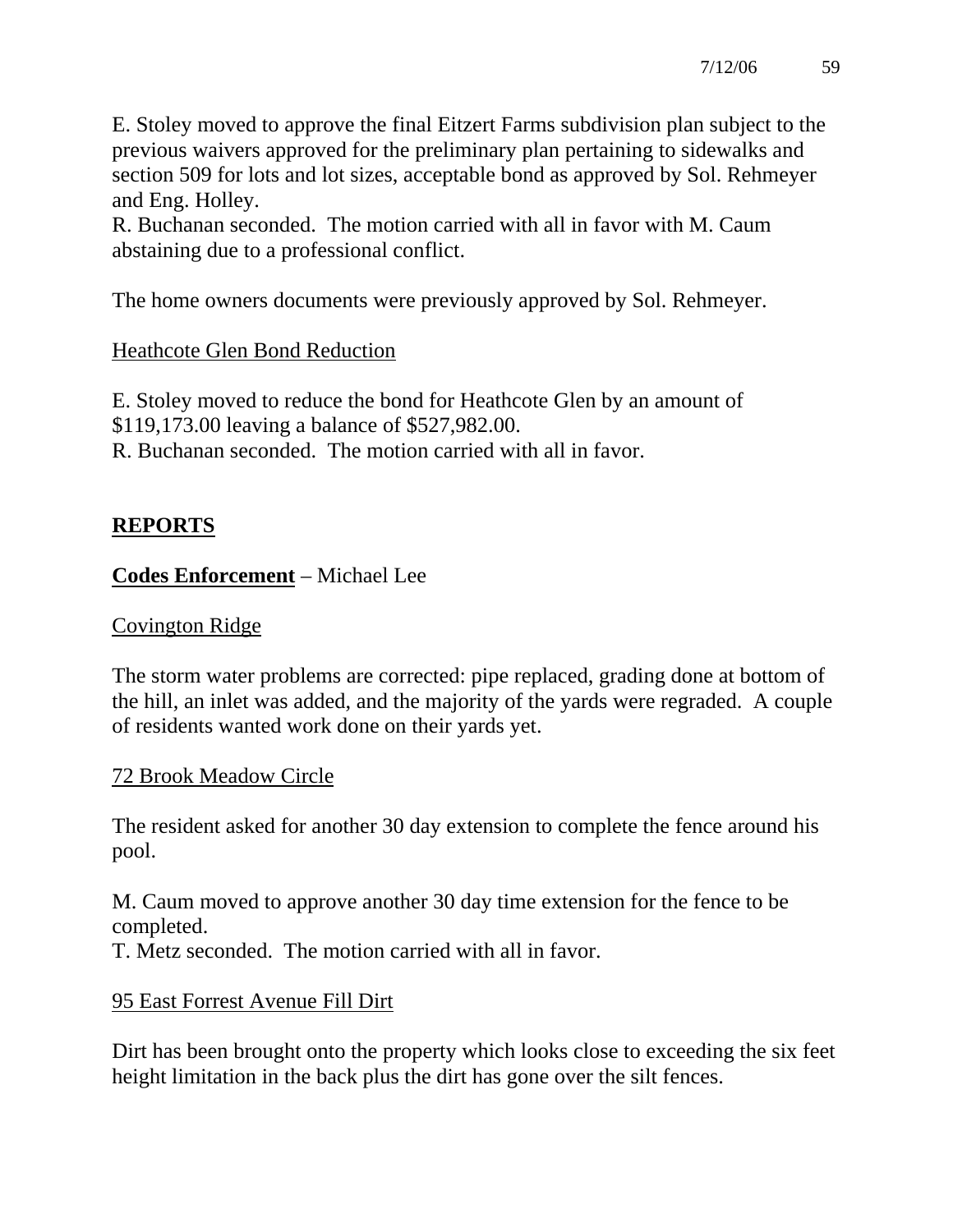E. Stoley moved to authorize Codes Enforcement to send a letter to the property owner that no more dirt may be brought in until a land development plan has been approved.

M. Ridgely seconded. The motion carried with all in favor.

# **Water & Sewer** – Richard R. Buchanan

## Keeny Well

The well was drilled to a depth of 375 feet for a yield of 130 gallons per minute. Information was submitted to the Susquehanna River Basin Commission and DEP and the next step is to redrill the boring at 14" with a 10" casing.

### Sewer Line Repair

The line on Strassburg Circle is sinking. B. Sweitzer will have more information next month.

## GPS Water System

We have a quote from the William F. Goodling Center for an intern to GPS our valves and hydrants. The price will also include mapping the water system on Arcview. Sol. Rehmeyer reviewed the agreement and feels it is alright to sign.

R. Buchanan moved to authorize signing the contract with the Goodling Center for an intern to do GPS work.

M. Ridgely seconded. The motion carried with all in favor.

# Cost of Meters

The price for the parts keeps increasing. Currently, we sell a meter for \$285.00. The MXU costs \$135.00; meter \$106.24; ¾" 90º bend \$8.79; kornerhorn \$26.30; kornerhorn check valve \$41.70; PJs \$10.00.

R. Buchanan moved to make the price for meters \$350.00.

E. Stoley seconded. The motion carried with all in favor.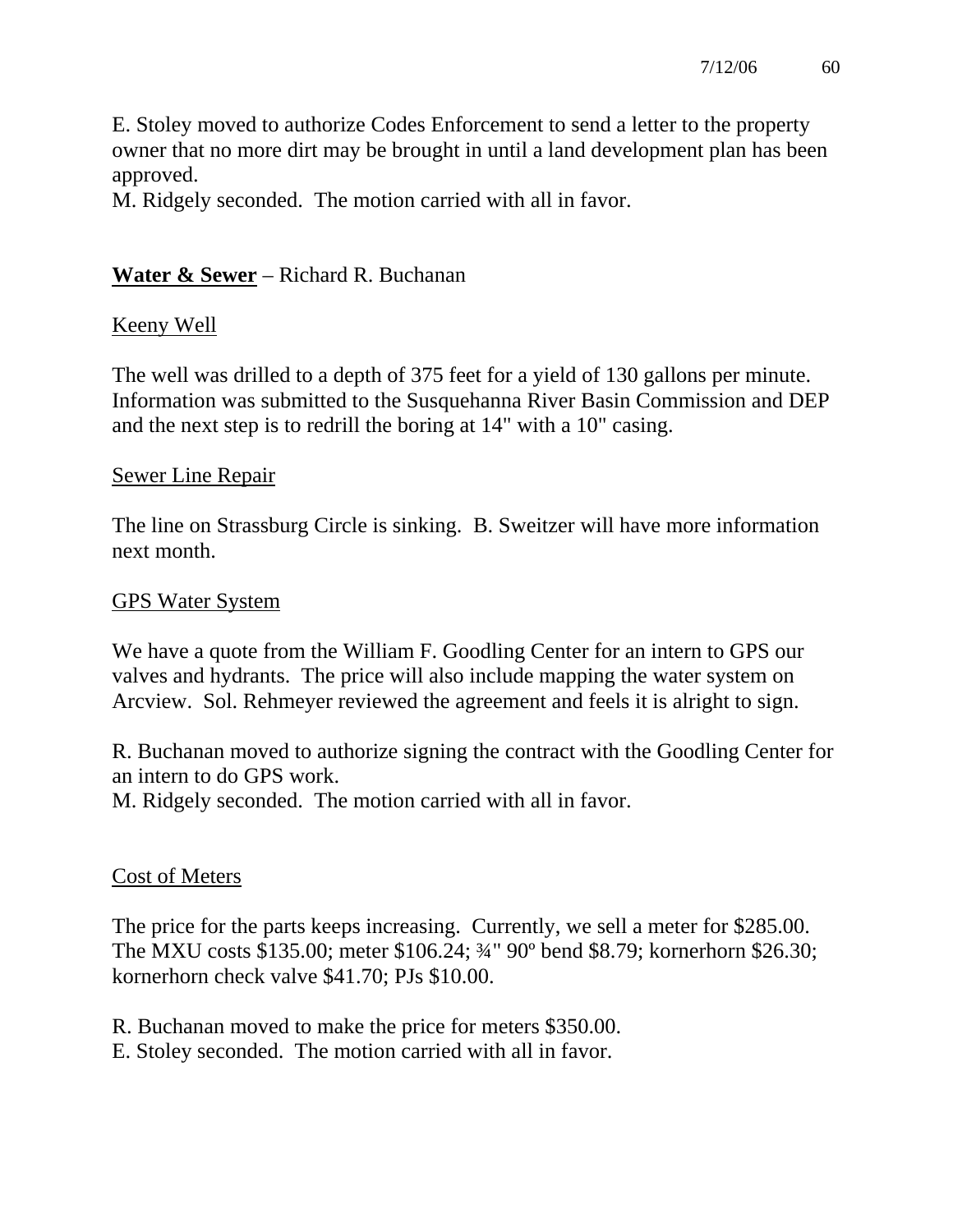# **Public Roads & Lighting** – Eric W. Stoley

## PennDOT Letter Route 851

PennDOT sent us a letter about the truck signage for Railroad Borough. Triaxles or larger will not be allowed on the road.

### Vibrating Plate

The 1984 vibratory plate stopped working last month and was repaired for \$70.00. A new plate costs approximately \$2,000 and will be included in the 2007 budget.

#### **Street Trees**

A policy needs to be set for when trees fall across the roadway, both State and Borough roads. B. Sweitzer was asked to come up with a policy.

#### Pflumm Contractors

Pflumm Contractors has made a demand for not awarding them the 2006 road contract.

# **Public Lands & Buildings and Finance** – Michael W. Ridgely

### 2007 Budget

The following dates will be advertised for budget meetings: October 4, October 18, November 1, November 15 and December 6 starting at 7:00 p.m. Budget information should be submitted to M. Ridgely by September 13.

M. Ridgely moved that the dates be advertised. E. Stoley seconded. The motion carried with all in favor.

### Restroom at Playground

A scout is interested in upgrading the exterior of the restroom at the playground as an Eagle Scout project. The T111 siding will be replaced and painted.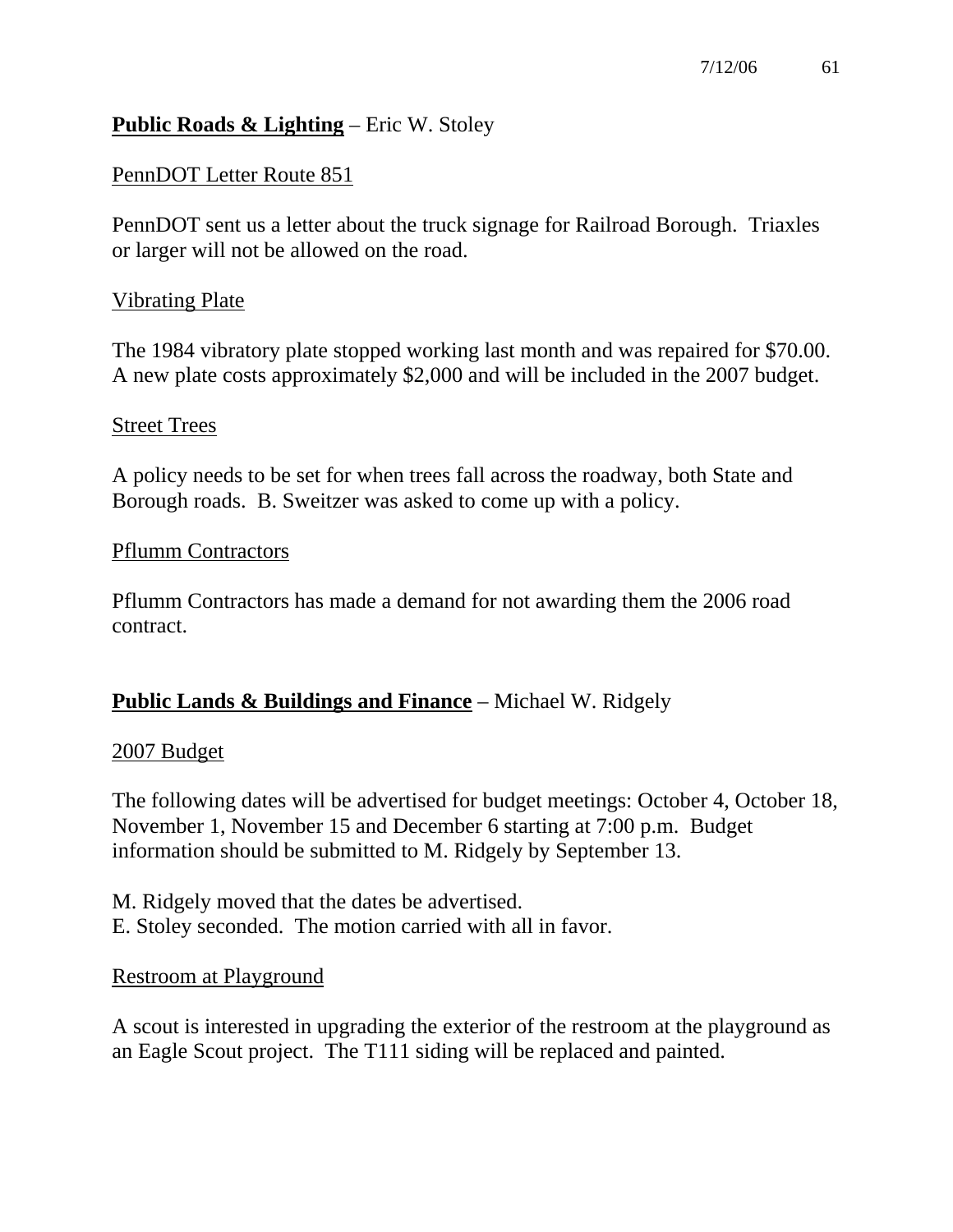E. Stoley moved to approve the expenditure up to \$1,200.00 to renovate the exterior of the restroom.

R. Buchanan seconded. The motion carried with all in favor. Payable from recreation fee funds.

# **ENGINEER'S REPORT**

## Signage Changes

All street name signs need to be replaced with the new MUTCD signs by January, 2007. We would have to replace about a third of the town.

# **SOLICITOR'S REPORT**

## Water Tapping Fee

The ordinance will be adopted at the August meeting.

## I-83 Rest Stop EDU Issues

Sol. Rehmeyer will respond to PennDOT when comments are finalized.

### Community Guide

The Attorney General's office acknowledged the information sent on behalf of some of the businesses who contributed money toward the guide.

### Amendment to Zoning Ordinance

The amendment to increase the maximum size of signs for non-profits will be advertised for adoption at next month's meeting.

# **Subdivision, Land Development and Zoning** – Eric W. Stoley

The Committee held a meeting Sunday evening regarding the proposal of rezoning the TYCO/AMP property on West Clearview Drive and to discuss the buffer zone between Cardinal Drive and the back of Fawn Drive properties. The biggest concerns of the AMP neighbors were traffic, times of usage, noise and lighting.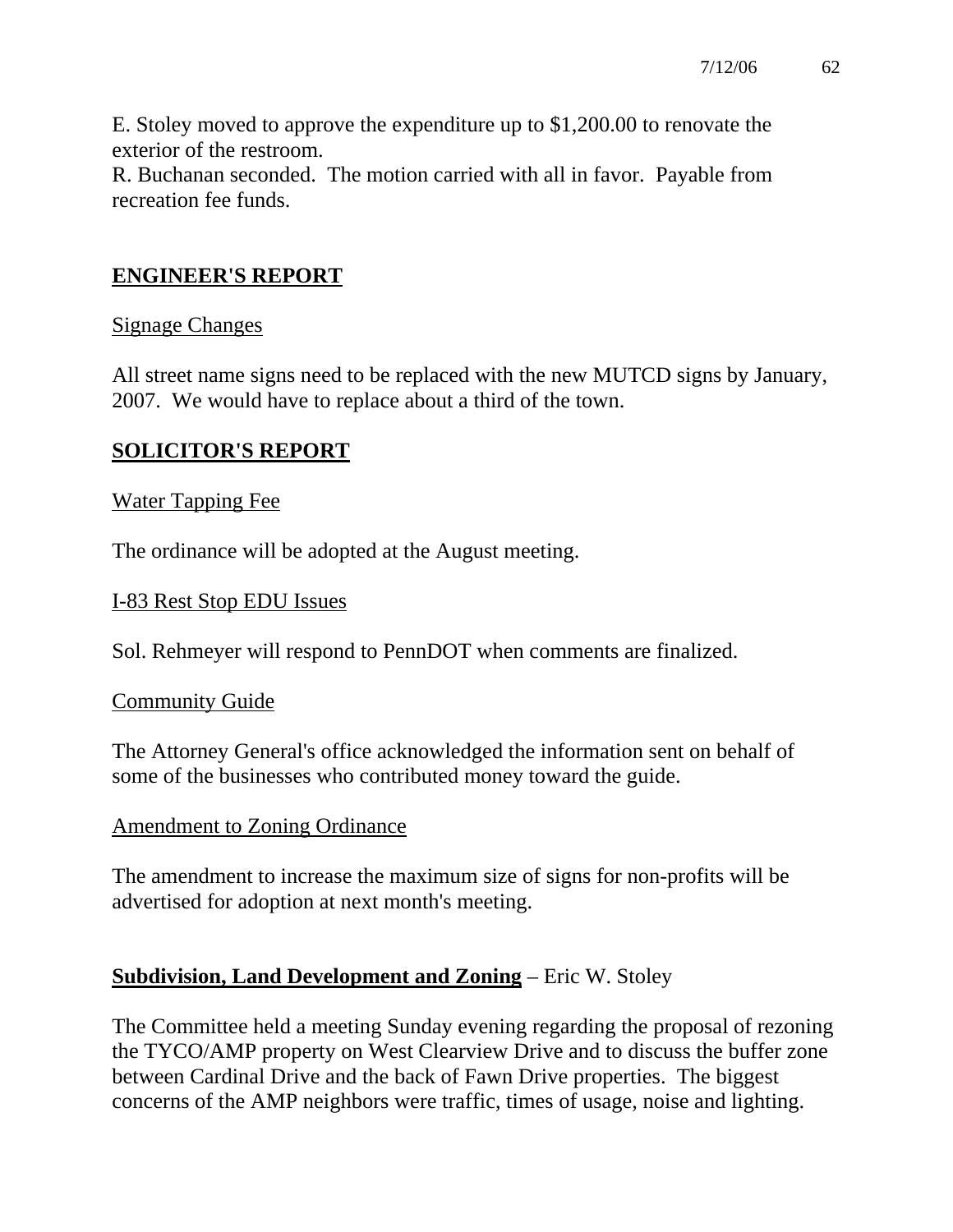The Committee reiterated several times at the meeting what the uses could be if rezoned Commercial and the church and sports facility no longer use the building. P. Schnabel said he is not in favor of rezoning the property and was concerned about losing tax funds since churches are non taxable. E. Stoley made the point that we have limited industrial zoning and if this parcel was eliminated we wouldn't want to be forced to create an industrial zone somewhere else in the Borough.

Council would want to see more information including a traffic study. It's possible that PennDOT may make the new owner upgrade the intersection of West Clearview Drive and North Main Street.

# **Public Safety, Welfare and Personnel** – Michael R. Caum

## Fire Lanes

Fire Chief Myers asked if the fire lanes at shopping centers can be enforced. This will be investigated.

# **Secretary's Report** – Cindy L. Bosley

# Pandemic Influenza Summit

The Secretary will attend a summit on August 15.

# **York Adams Tax Bureau** – Thomas D. Metz

# **Subdivision, Land Development and Zoning** - Eric W. Stoley

### Buffer Zone

At the July 9 information meeting, the residents were told to see if they can work out a compromise. The residents of Cardinal Drive do not want to see the buffer zone removed. The residents were not aware that if one of the trees in the buffer zone dies whoever is maintaining the buffer must have it replaced. The Daileys still have the shed in the buffer zone. We will ask Sol. Rehmeyer to write to the Daileys' attorney for them to suggest a compromise for the Borough to consider.